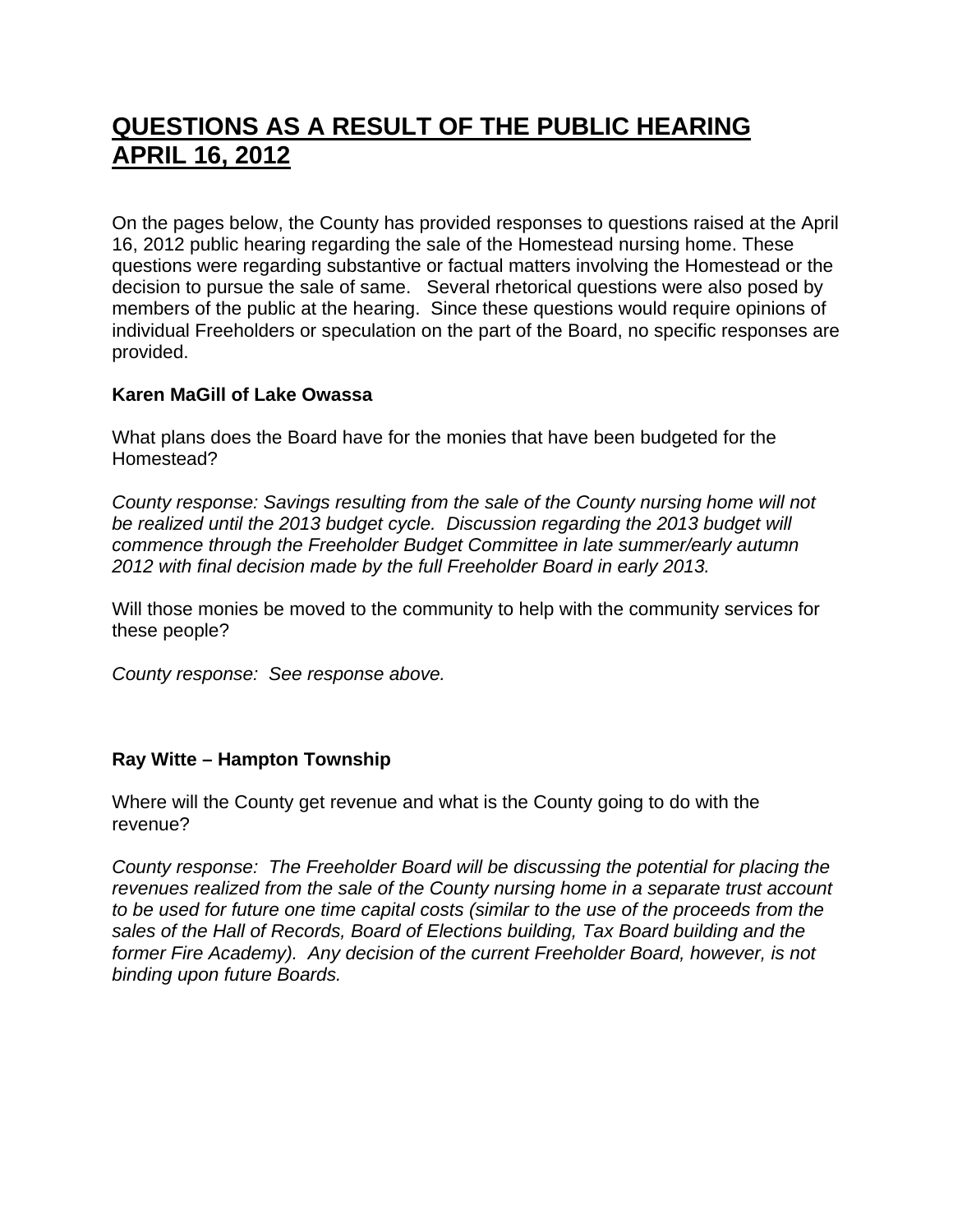#### **Paul Valerio – Frankford Township**

Can the County really sell the Homestead because of the deed restrictions on it? He said he had spoken to someone who said there were deed restrictions put on this property when it was donated by the Struble family who said that if the Homestead ever went out of the County's hands, the ownership was to revert back to the Struble family.

Does anyone know about this, has the County researched it and can anyone answer these questions?

*County response: A full deed search has been completed. Documents are posted on the County website.* 

#### **Bob Longcore – Newton**

How many dollars will this save and yet ensure that citizens have the services delivered to them that they now receive?

*County response: Based on current projections the savings for 2013 appear to be in the \$2M range.* 

Has the Board projected a budget for the next 5 years?

*County response: A five year budget projection has not been done.* 

What is the Board going to do with the money it might gain from the sale?

*See response above.* 

#### **Harry Dunleavy - Augusta**

Why the County cannot use the money it is putting aside to pay the severance of the people being laid off to keep the Homestead open?

*County response: Funds for severance costs must, in part, be budgeted in the 2012 County budget. Since the proceeds from the sale of the County nursing home were unknown at the time of budget adoption they could not be anticipated to offset severance costs.*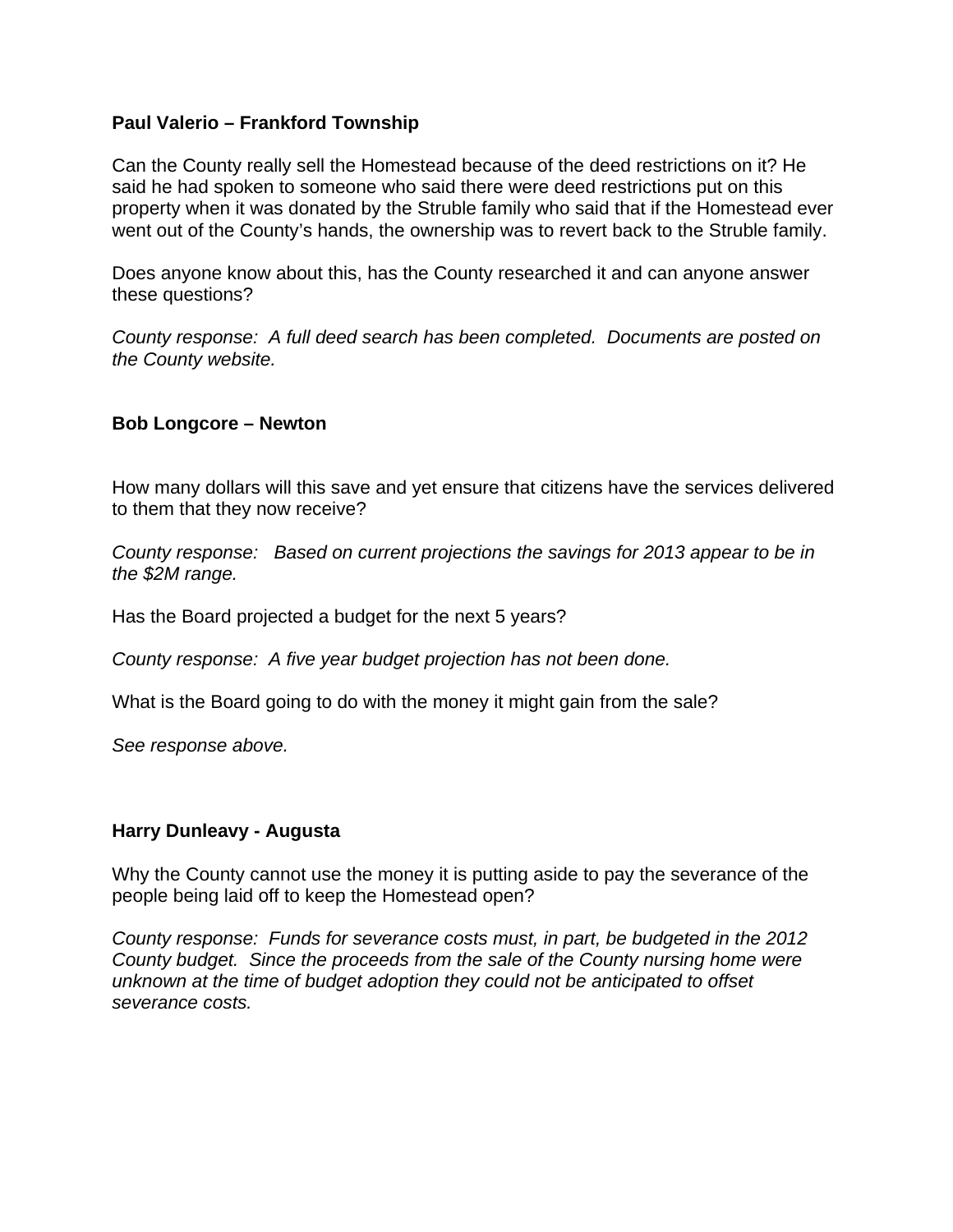## **Joan Current - Sandyston**

Has anybody taken the time to contact the other 3 county-run facilities to see how they are keeping their heads above water?

*County response: County staff is in regular contact with other Counties in the State of New Jersey regarding their nursing homes and nursing home issues. A meeting of County Administrators and State Officials was held several months ago to discuss the state of County nursing homes and the impact of State Medicaid cuts. County nursing homes were more recently the subject of discussion at a meeting of the Board of Directors of the New Jersey Association of Counties and the New Jersey County Administrators Association. Subject was also discussed, at length, at the May meeting of the Six County (Morris, Warren, Passaic, Hunterdon, Somerset, Sussex) Coalition.* 

"When Bob Longcore spoke about the ALMS House, she asked if the Board knew how old that house was and the history of it? If you do, then why is it not on the Historic Register?"

*County response: County is familiar with the date of construction and the use of the former Alms house. (Second question calls for speculation about prior Freeholder Board's thoughts on subject and therefore no response is provided)* 

## **Susan Williams - Sparta**

What is the rush to sell the Homestead?

*County response: The County has methodically and deliberately considering the sale seriously since last year. Each ensuing budget year becomes more difficult given the*  lack of growth in the County tax base, the collapse of non-tax revenues since 2008, the *rising cost of public benefits and stringent State cap requirements.*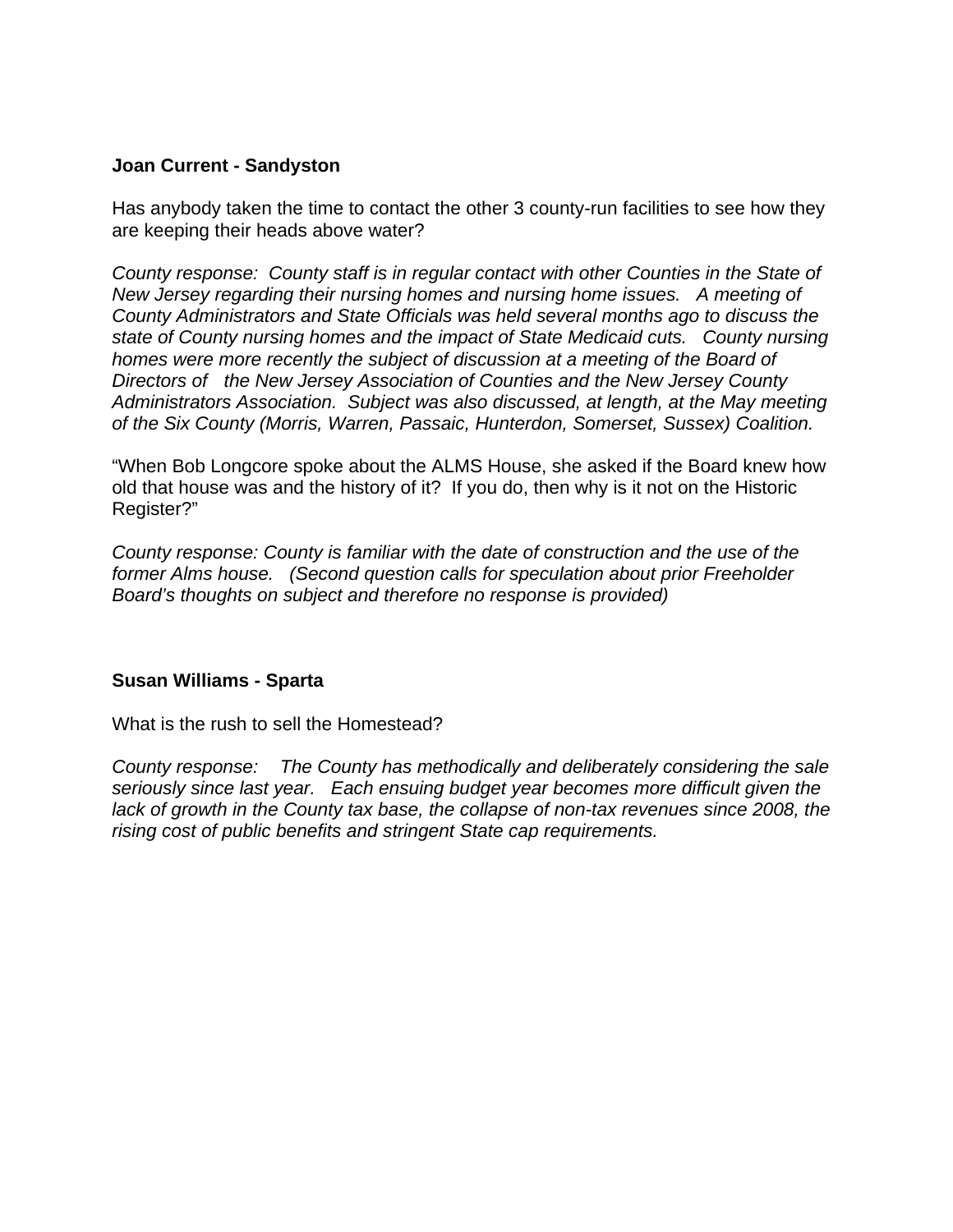## **Tom Jones, Staff Representative of CWA 1032**

Was the Board was aware that there were consultants at the Homestead last Friday speaking to the employees and scaring the employees and that the Union was not informed that they were going to be there? Mr. Jones also asked who they were and what they were doing there?

*Consultants including Care Perspectives are regularly at the County nursing home. Care Perspectives has been engaged by the County to conduct ongoing operational review, monitor regulatory compliance and assist in preparing for annual State survey. The County Administrator has asked CWA representatives to provide additional and specific information at to the alleged conduct of either Care Perspectives or any other consultant working at the County nursing home.. To date no specific information has been received.* 

Why did the Board make the choice not to answer questions?

*County response: The public hearing is for public comment. It is fairly standard practice particularly in hearings involving large numbers of constituents that questions are not answered at the time of the hearing. This allows for reasonable time management to allow the maximum number of people to speak and allows for informed and researched responses to specific questions*. *Additionally, the hearing was advertised and conducted under the statute specific to the sale of public assets. As such, it was not a public meeting in which the Freeholders had the ability to make formal decisions or take action.*

## **Joy Ennis, Fredon Township**

Have you talked to the counties that are buying back their nursing homes and do you know what they are buying the nursing homes back for?

*County response: We are only aware of one instance (Middlesex County) where a County sold its nursing home (in the case of Middlesex County the nursing home was sold to the County Improvement Authority) and subsequently re-acquired by the County. We are not aware of the rationale or motivations for the buyback.* 

Who does the Board represent?

*County response: All persons residing and conducting business in Sussex County.* 

Does the Board represent the business people of Sussex County? She said if it did, why did the Board award the real estate agency contract to a company located outside of Sussex County?